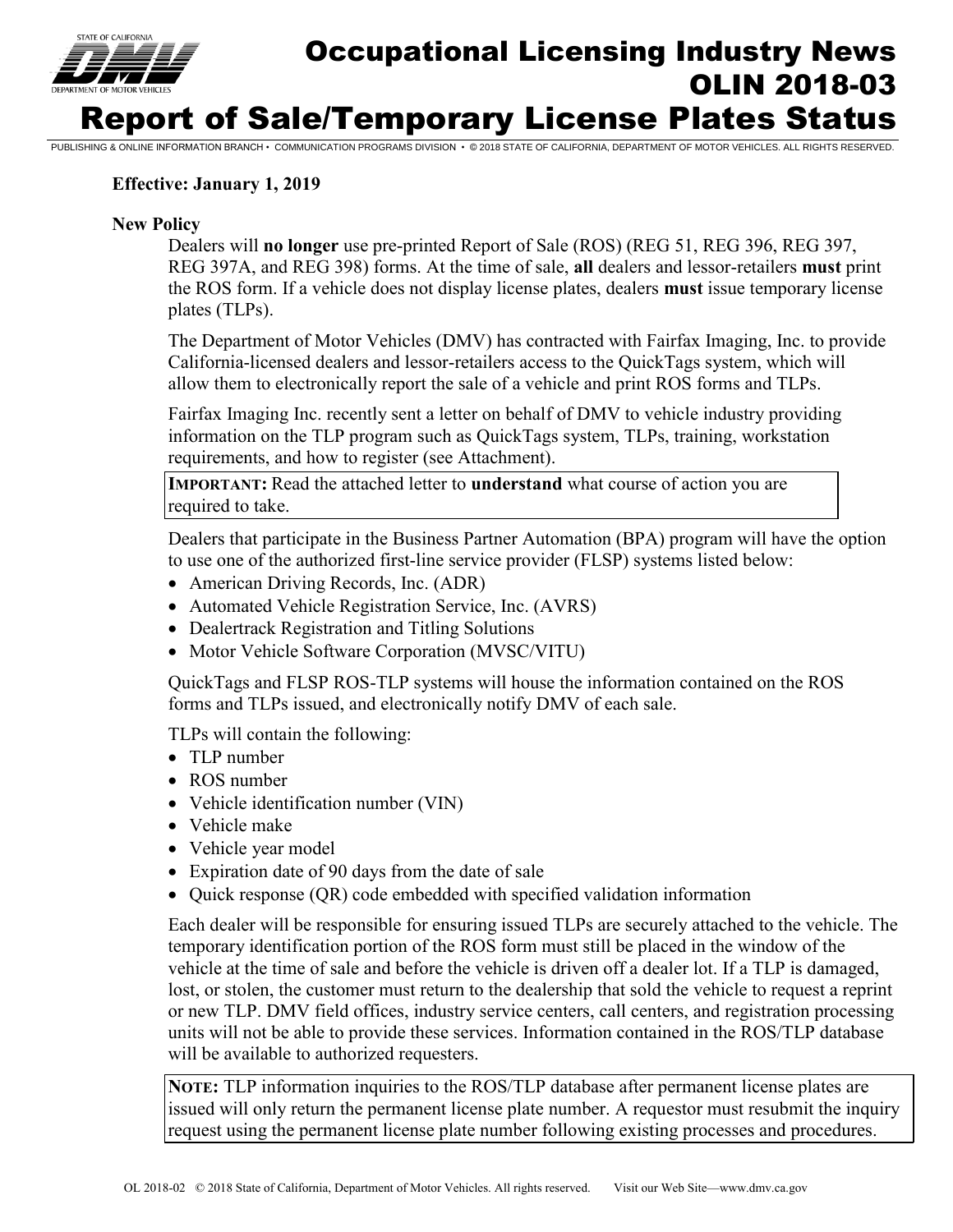## OLIN 2018–03

## Page 2 of 2

#### **Background**

 report the sale of a vehicle and produce TLPs. AB 516 restricts access to the dealer reporting Currently, vehicles may be operated up to 90 days without license plates after a retail sale. However, vehicles without license plates are difficult to track, which poses a safety issue to law enforcement personnel and an identification issue to parking/toll authorities. Assembly Bill (AB) 516 requires DMV to develop a system for a dealer or lessor-retailer to electronically system to authorized users of the DMV Vehicle Registration and Occupational Licensing databases.

#### **Reference**

*California Vehicle Code* §§1685, 4456, 4456.2, and 5201

#### **Distribution**

Notification that this memo is available online at **[www.dmv.ca.gov](http://www.dmv.ca.gov/)** under Publications and made via California DMV's Automated Email Alert System in November 2018 to the following:

- 
- Dealers Salespersons
- Lessor-Retailers Business Partner Automation
- Dismantlers Registration Services

#### **Reference**

*California Vehicle Code* §§1685, 4456, 4456.2, and 5201

#### **Contact**

Questions regarding this memo may be directed to the OL Business Licensing Unit at (916) 229-3126.

Attachment (1)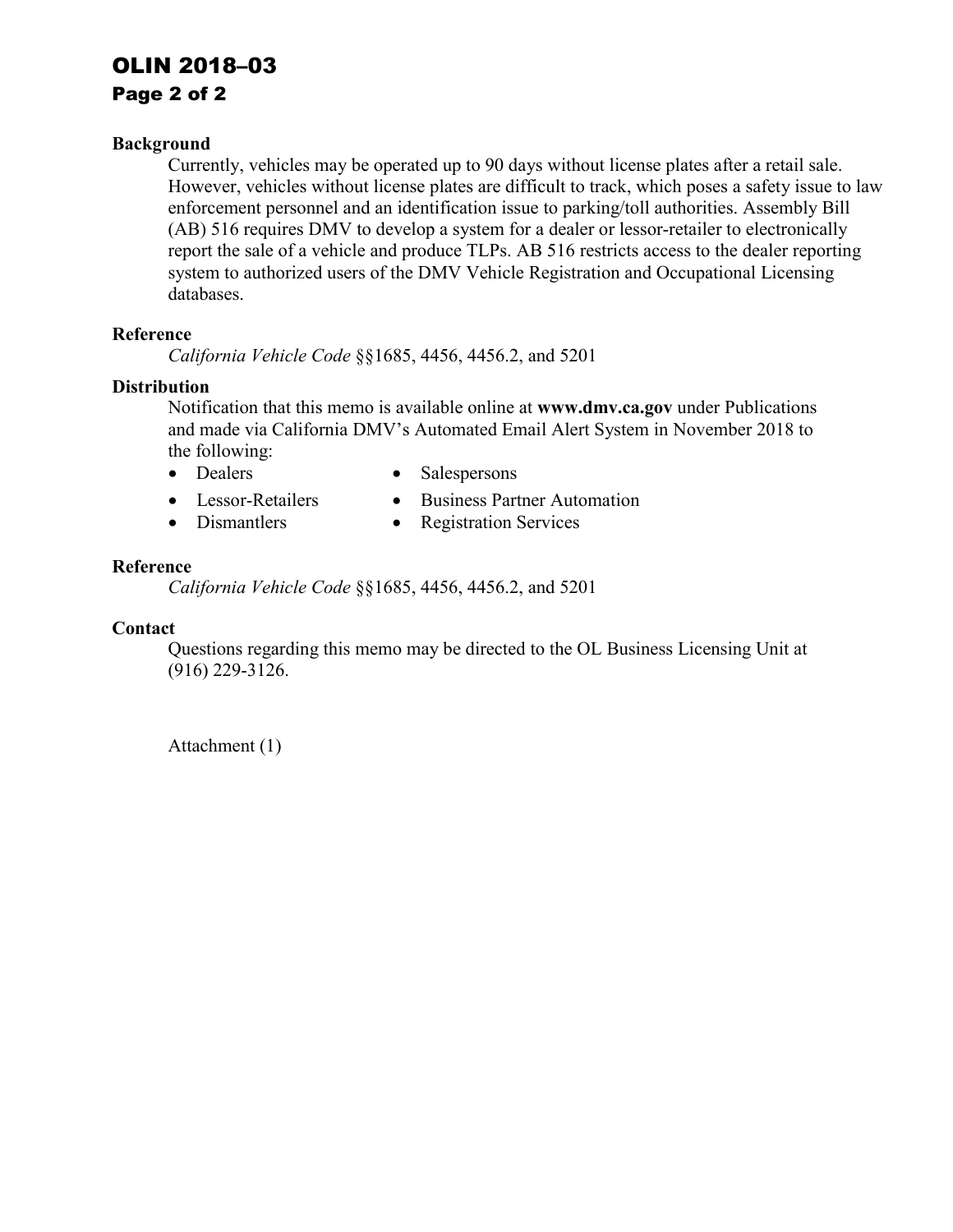## Attachment



October 3, 2018

Dealership Name Dealership Owner Name Dealership Owner Address City, State, Zip Code

Dear <Insert Dealership Owner Name>,

Re: California Assembly Bill (AB) 516 – Temporary License Plates

California Assembly Bill (AB) 516 was chaptered on July 25, 2016, with an implementation date of **January 1, 2019**.

This legislation creates a required new electronic issuance process and new temporary permits for use by dealers to issue Reports of Sale and Temporary License Plates. The California Department of Motor Vehicles (DMV) is working with Fairfax Imaging, dealers, and other stakeholders to ensure the new system meets their needs. The system is called **Quick Tags. Dealers and lessor-retailers that have First Line Service Providers should contact your providers for information as they may also be providing this service.** 

Benefit of the New Temporary License Plate (TLP)

- The new temporary license plate will tie the Report of Sale and Temporary License Plate to a specific vehicle, making it less of a target for theft.
- The new temporary license plate will be generated through a vendor-hosted system for dealers. For this new system, the DMV has selected Fairfax Imaging. Fairfax will be conducting a series of trainings statewide starting the month of October. The finalized training schedule will be published at a later date. Dealers can attend training either in person or online; in person training is not mandatory.
- The Report of Sale will be printed at the end of each transaction. The registration procedures that dealers currently follow will not change. With this system, dealers will print out the Report of Sale forms using a local computer and printer and process registration of vehicles sold in the same manner as currently processed, either by utilizing a First Line Business Provider, through DMV Industry Business Centers (IBCs), a registration service or by mail to the department.

## Temporary License Plate Design

The new temporary license plate will be printed after entry of vehicle-specific information into the vendor-hosted system, Quick Tags. The applicable temporary license plate will print along with a Report of Sale vehicle registration receipt on any laser or ink-jet printer at a dealership. The temporary license plate will print on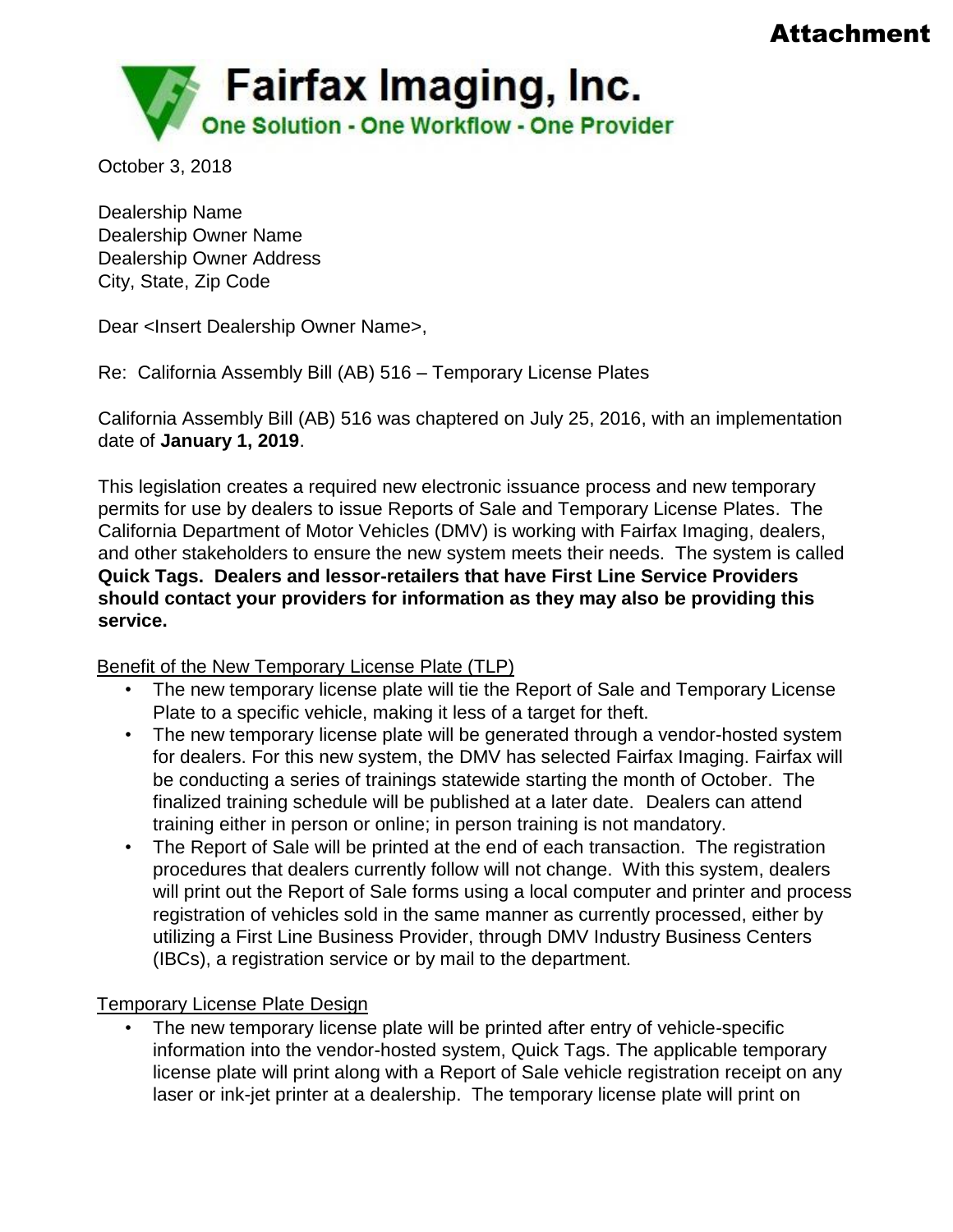paper ordered through Fairfax Imaging. Future details on ordering paper will be provided.

• There are two sizes available – one for vehicles such as automobiles, truck and trailers, and another for motorcycles.

## Temporary License Plate Placement: Front and Rear of Vehicle

The new temporary license plate (TLP) is statutorily required to be mounted to the front and rear of the vehicle where a permanent license plate would be and dealer must affix the plates at the time of sale with a license plate bracket. A type of TLP paper approved by the state that meets required specification must be used when printing TLPs. It is strongly recommended that the TLP is secured using all four perforated holes to prevent flapping and ensure visibility of the plate.

## Training - Vendor Hosted and Online System

Fairfax Imaging will be doing a series of statewide dealer trainings throughout the months of October and November. These trainings will be in the following cities:

- Sacramento
- **Redding**
- Oakland
- Modesto
- San Francisco
- San Jose
- Fresno
- **Bakersfield**
- Barstow
- Santa Barbara
- Pasadena
- Los Angeles
- Long Beach
- Ontario
- Anaheim
- Riverside
- Palm Desert
- San Marcos Rancheros
- San Diego
- El Cajon
- La Mesa
- Chula Vista
- A complete schedule of training will be provided in the coming weeks. All training classes will require a minimum of 15 attendees, otherwise the class will be cancelled.

## Minimum Workstation Requirements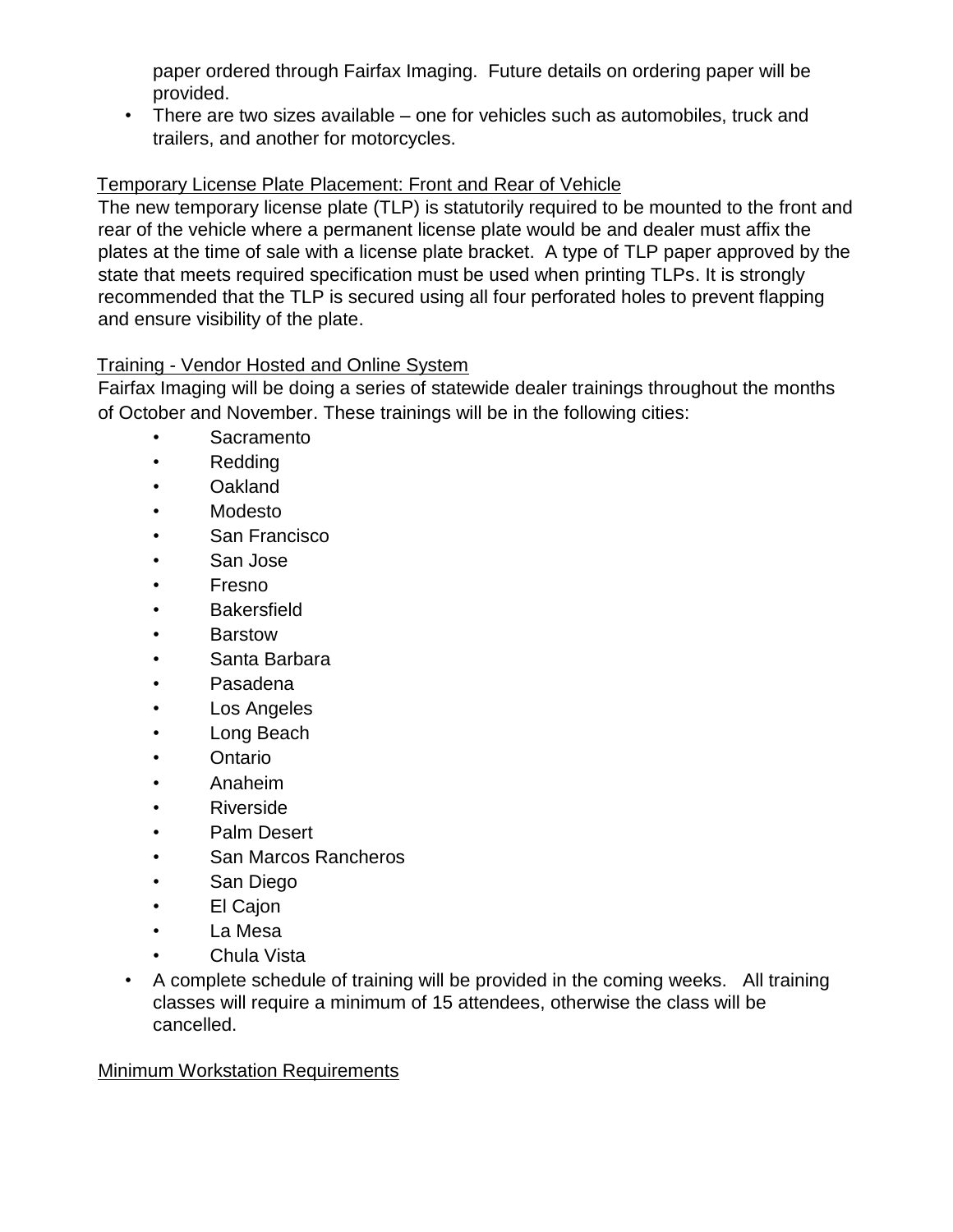Quick Tags is a web based product. Access to this environment from a user perspective is over a secure connection via https:// over the internet. Browsers must be compatible to meet minimum security requirements. Each browser is listed below with descriptions of versions that are compatible:

| <b>Microsoft Edge</b>                             | <b>Compatible by default</b>                                                                                                                                                                                                                                              |
|---------------------------------------------------|---------------------------------------------------------------------------------------------------------------------------------------------------------------------------------------------------------------------------------------------------------------------------|
| Desktop and mobile<br>versions                    | Compatible by default                                                                                                                                                                                                                                                     |
| <b>Microsoft Internet</b><br><b>Explorer (IE)</b> | Review the Internet Explorer Support for TLSv1.2 article for<br>detailed information and instructions.                                                                                                                                                                    |
| Desktop and mobile IE<br>version 11               | Compatible by default                                                                                                                                                                                                                                                     |
| Desktop IE versions 9<br>and 10                   | Capable when run in Windows 7 or newer, but not by default.<br>Review the Internet Explorer Support for TLSv1.2 article to<br>enable TLS 1.2 encryption. Windows Vista and older operating<br>systems, such as Windows XP, are not compatible with TLS 1.2<br>encryption. |
| Desktop IE versions 8<br>and below                | Not compatible                                                                                                                                                                                                                                                            |
| <b>Mozilla Firefox</b>                            | Compatible with the most recent, stable version, regardless<br>of operating system                                                                                                                                                                                        |
| Firefox 27 and higher                             | Compatible by default                                                                                                                                                                                                                                                     |
| Firefox 23 to 26                                  | Capable, but not by default.                                                                                                                                                                                                                                              |
| Firefox 22 and below                              | Not compatible                                                                                                                                                                                                                                                            |
| <b>Google Chrome</b>                              | Compatible with the most recent, stable version, regardless<br>of operating system                                                                                                                                                                                        |
| Google Chrome 38 and<br>higher                    | Compatible by default                                                                                                                                                                                                                                                     |
| Google Chrome 22 to 37                            | Capable when run in Windows XP SP3, Vista, or newer<br>(desktop), OS X 10.6 (Snow Leopard) or newer (desktop), or<br>Android 2.3 (Gingerbread) or newer (mobile)                                                                                                          |
| Google Chrome 21 and<br>below                     | Not compatible                                                                                                                                                                                                                                                            |
| <b>Google Android OS</b><br><b>Browser</b>        |                                                                                                                                                                                                                                                                           |
| Android 6.0<br>(Marshmallow) and<br>higher        | Compatible by default                                                                                                                                                                                                                                                     |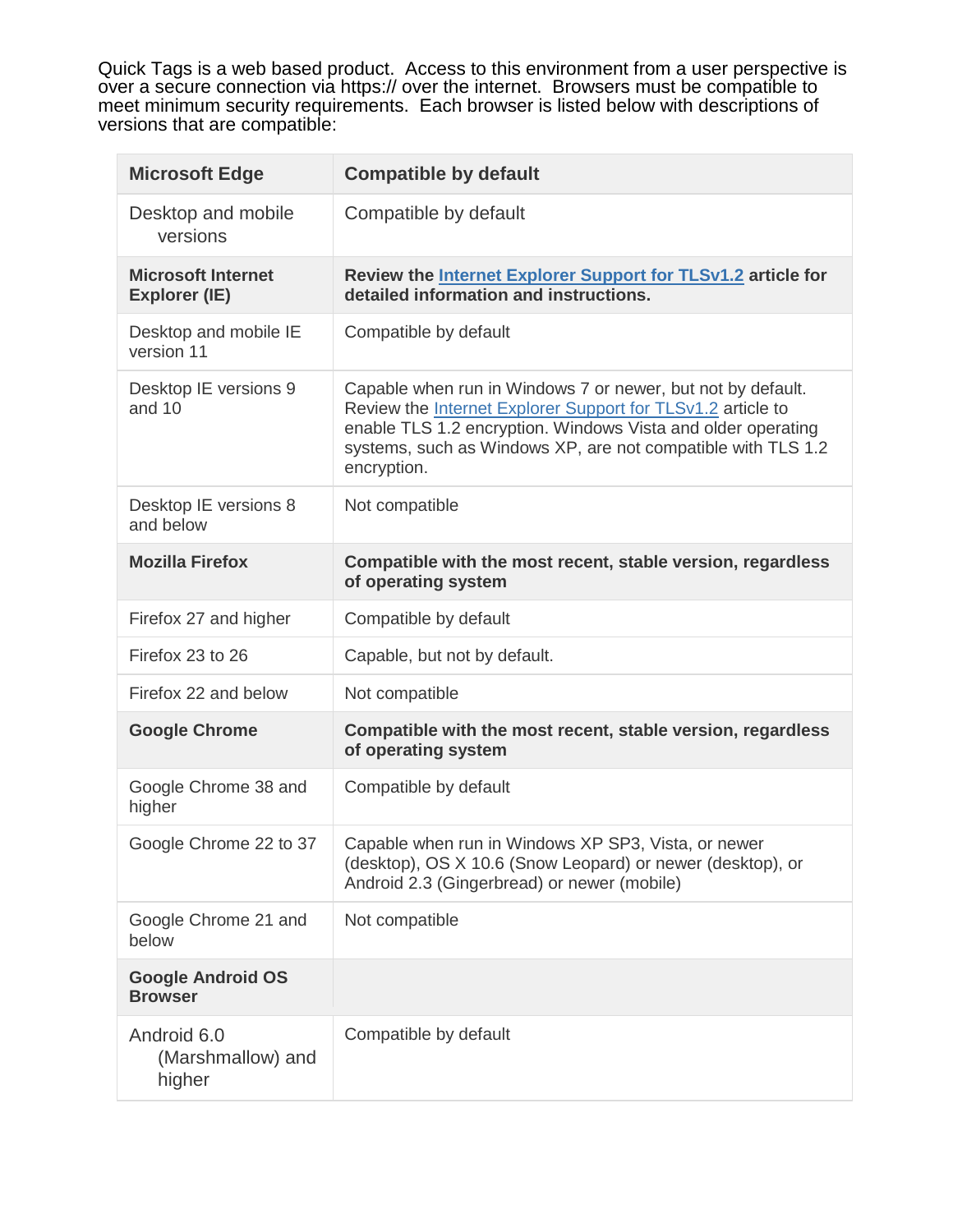| Android 5.0 (Lollipop)<br>and higher                                                 | Compatible by default        |
|--------------------------------------------------------------------------------------|------------------------------|
| Android 4.4 (KitKat) to<br>4.4.4                                                     | Capable, but not by default. |
| Android 4.3 (Jelly Bean)<br>and below                                                | Not compatible               |
| <b>Apple Safari</b>                                                                  |                              |
| Desktop Safari versions<br>7 and higher for OS X<br>10.9 (Mavericks) and<br>higher   | Compatible by default        |
| Desktop Safari versions<br>6 and below for OS X<br>10.8 (Mountain Lion) and<br>below | Not compatible               |
| Mobile Safari versions 5<br>and higher for iOS 5 and<br>higher                       | Compatible by default        |
| Mobile Safari for iOS 4<br>and below                                                 | Not compatible               |

## How to Register

To register your dealership for the system, we need the Dealership Owner's email address to start. Please send an email to cadmy-quicktags@ffximg.com and provide the following information:

Dealership Name Owner Name Owner Email Address Best Phone number to reach Owner

Once this information is received, further communications on training, registration and eventually access to the system will be provided by subsequent email communications. Kindly provide this information by October 11, 2018.

We understand this is a large implementation effort with a lot of information. We will work with you every step of the way. If you have additional questions or would like more detailed information email [cadmv-quicktags@ffximg.com](mailto:cadmv-quicktags@ffximg.com) and we will answer as quickly as possible.

Electronically printing Report of Sale (ROS) forms and Temporary License Plates is not an option. It is required by law. **Dealers and lessor-retailers that have First Line Service**